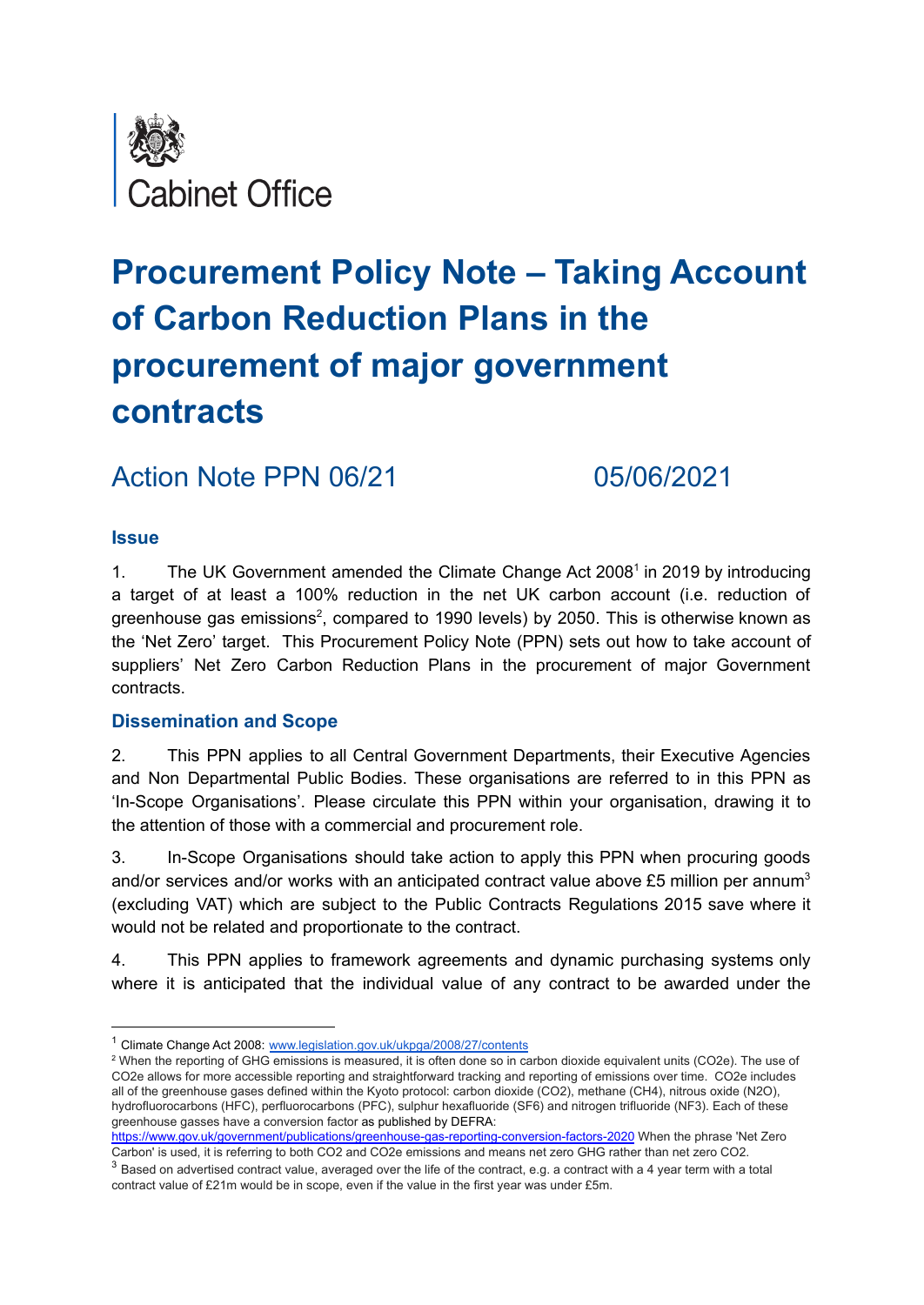framework agreement or dynamic purchasing system is greater than £5 million per annum (excluding VAT).

5. Contracting Authorities may verify that the supplier remains committed to achieving Net Zero prior to entering into any contract awarded under a framework agreement.

#### **Timing**

6. In-Scope Organisations must apply the provisions of this PPN to relevant procurements advertised on or after 30 September 2021.

#### **Action**

7. As part of assessing a supplier's technical and professional ability, In-Scope Organisations should include, as a selection criterion, a requirement for bidding suppliers<sup>4</sup> to provide a Carbon Reduction Plan (using the template at Annex A) confirming the supplier's commitment to achieving Net Zero by 2050 in the UK, and setting out the environmental management measures that they have in place and which will be in effect and utilised during the performance of the contract. The CRP should be specific to the bidding entity, or, provided certain criteria are met, may cover the bidding entity and its parent organisation. In order to ensure the CRP remains relevant, a CRP covering the bidding entity and its parent organisation is only permissible where the detailed requirements of the CRP are met in full, as set out in the Technical Standard<sup>5</sup> and Guidance<sup>6</sup>, and all of the following criteria are met:

- The bidding entity is wholly owned by the parent;
- The commitment to achieving net zero by 2050 for UK operations is set out in the CRP for the parent and is supported and adopted by the bidding entity, demonstrated by the inclusion in the CRP of a statement that this will apply to the bidding entity;
- The environmental measures set out are stated to be able to be applied by the bidding entity when performing the relevant contract; and
- The CRP is published on the bidding entity's website.

Bidding entities must take steps to ensure they have their own CRP as soon as reasonably practicable and should note that the ability to rely on a parent organisation's Carbon Reduction Plan may only be a temporary measure under this selection criterion.

8. Carbon Reduction Plans must meet the required standard as set out by the supporting guidance to this PPN. This includes, but is not limited to:

- Confirming the bidding supplier's commitment to achieving Net Zero by 2050 for their UK operations.
- Providing the supplier's current emissions for the sources included in Scope 1 and 2 of the GHG Protocol, and a defined subset of Scope 3 emissions.

<sup>5</sup> Technical Standard can be found at:

<sup>4</sup> Bidding supplier or 'bidding entity' means the organisation with whom the contracting authority will enter into a contract if it is successful.

https://assets.publishing.service.gov.uk/government/uploads/system/uploads/attachment\_data/file/991625/PPN\_0621\_Technica l\_standard\_for\_the\_Completion\_of\_Carbon\_Reduction\_Plans\_\_2\_.pdf

 $6$  Guidance can be found at:

https://assets.publishing.service.gov.uk/government/uploads/system/uploads/attachment\_data/file/991623/Guidance\_on\_adopti ng\_and\_applying\_PPN\_06\_21\_\_\_Selection\_Criteria\_\_\_3\_.pdf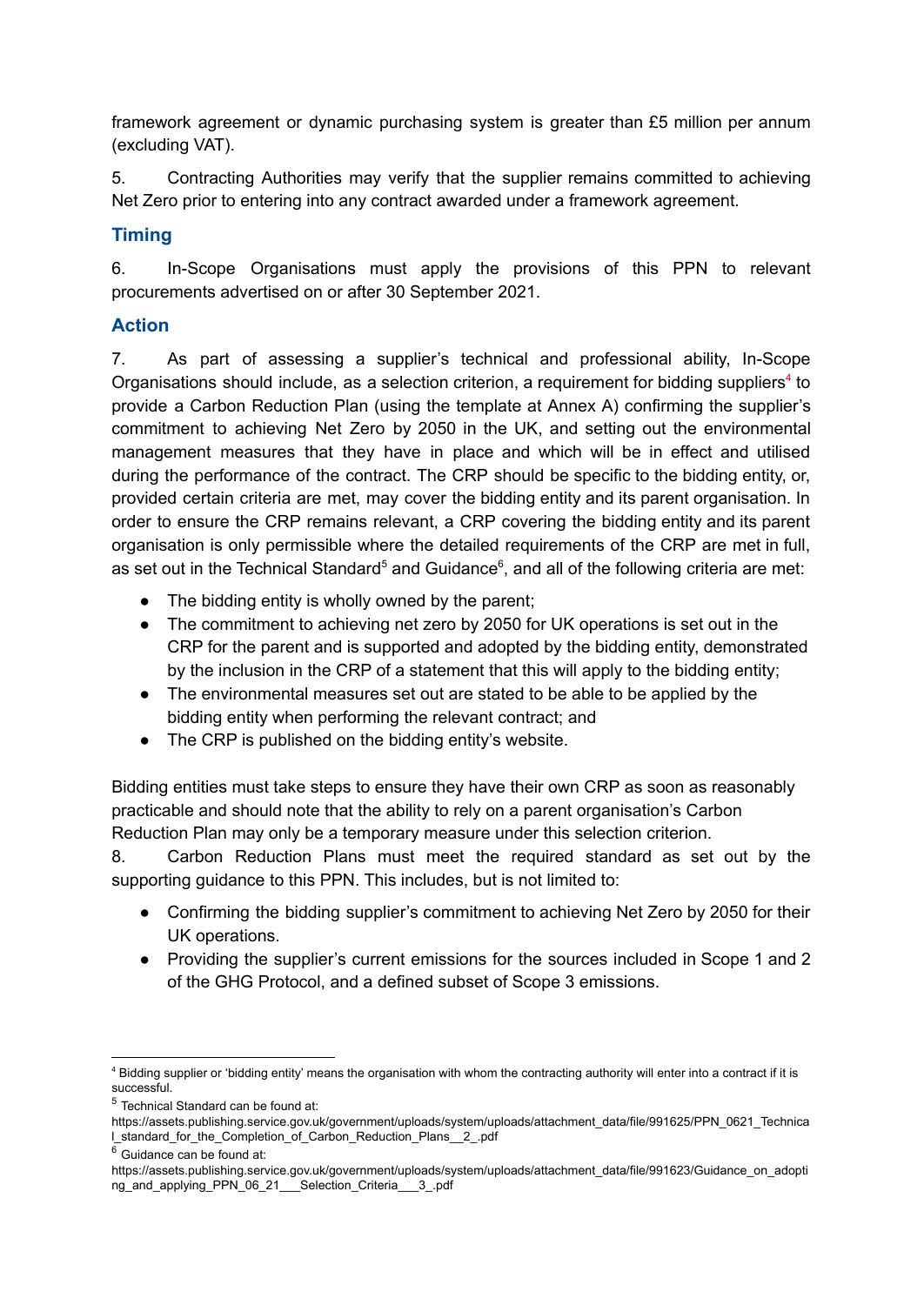- Providing emissions reporting in CO2e (Carbon Dioxide Equivalent) for the six greenhouse gases covered by the Kyoto Protocol<sup>7</sup>.
- Setting out the environmental management measures in effect, including certification schemes or specific carbon reduction measures you have adopted, and that you will be able to apply when performing the contract and that support achieving Net Zero by 2050.
- Publication of the CRP on the supplier's website.

9. Environmental considerations and carbon reduction will be a factor in most, if not all, contracts and therefore it is expected that in the majority of cases, the application of this PPN will be relevant. This may include, but is not limited to:

- Contracts which have a direct impact on the environment in the delivery of the contract;
- Contracts which require the use of buildings by staff engaged in the delivery of the contract;
- Contracts which require the transportation of goods or people used in the delivery of the contract;
- Contracts which require the use of natural resources in the delivery of the contract.

10. In-Scope Organisations should make their own assessment of the measure's applicability on a case by case basis.

11. When applying the contents of this PPN, In-Scope Organisations must ensure they act transparently and in accordance with the principles of equal treatment and non-discrimination.

#### **Background**

12. The UK has a proud record of global leadership in tackling climate change and supporting clean growth. In 2006, the UK published the first global review into the economics of climate change<sup>8</sup>. This led to the Climate Change Act 2008, which established a comprehensive legal framework for delivering emission reductions in the UK, including a 2050 carbon reduction target and the introduction of carbon budgets.

13. Between 1990 and 2017, the UK reduced its emissions by 42% while growing the economy by more than two thirds $9$ . In 2019 the UK Government amended the Climate Change Act 2008 by increasing the target for reducing greenhouse gas emissions in the UK to at least 100% lower than 1990 levels by 2050. This is otherwise known as the Net Zero target. The UK became the first major economy to set this target.

14. The UK's 2050 Net Zero target is one of the most ambitious in the world and was recommended by the Committee on Climate Change, the UK's independent climate advisory

<sup>9</sup> Clean Growth Strategy 2018:

<sup>&</sup>lt;sup>7</sup> Carbon dioxide (CO2), Methane (CH4), Nitrous Oxide (N2O), Hydrofluorocarbons (HFCs), Perfluorocarbons (PFCs), and Sulphur Hexafluoride (SF6)

 $8$  HM Treasury's review into funding the transition to a net zero greenhouse gas economy:

https://www.gov.uk/government/publications/net-zero-review-terms-of-reference/hm-treasurys-review-into-funding-the-transitionto-a-net-zero-greenhouse-gas-economy-terms-of-reference

https://www.gov.uk/government/publications/clean-growth-strategy/clean-growth-strategy-executive-summary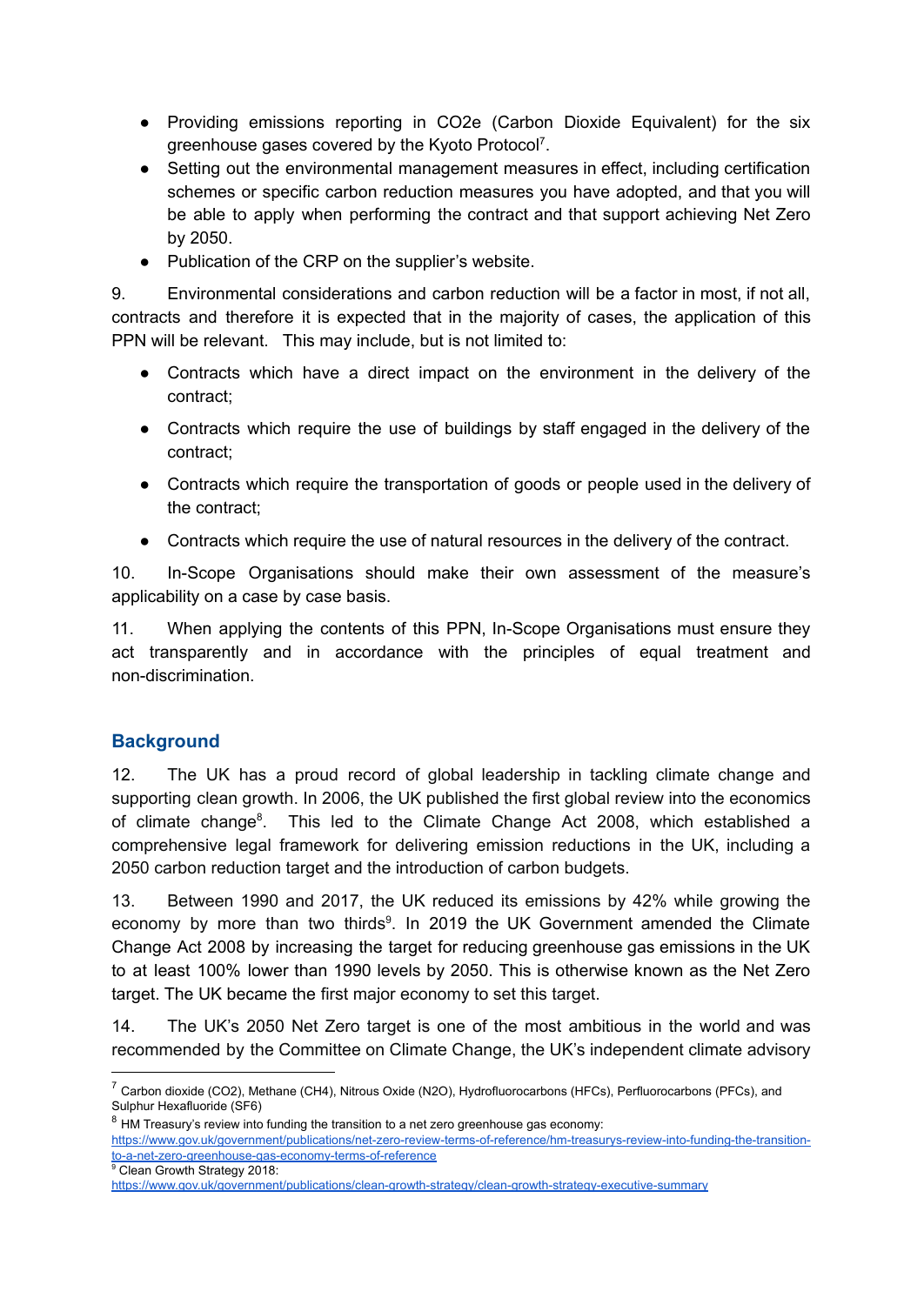body. Net Zero requires a reduction in emissions and (if necessary) that any emissions generated are balanced by schemes to offset an equivalent amount of greenhouse gases from the atmosphere, such as planting trees or using technology like carbon capture and storage.

15. BEIS instituted a reporting regime in 2018 that requires quoted companies, large unquoted companies (including charitable companies) and large Limited Liability Partnerships (LLPs) to self-declare their Scope 1 and 2 emissions under the Streamlined Energy and Carbon Reporting from 1st April 2019. This measure therefore does not require any changes to the data companies are already submitting under SECR or to current procurement regulations.

16. The government is committed to continuing its efforts to reduce greenhouse gas emissions and deliver on its carbon budget commitments, while keeping costs down for consumers and supporting the creation of good jobs and growing the economy. As environmental and carbon considerations feature in the aspects of delivery of most public contracts, this is an opportunity for us to take steps to support that commitment and reduce emissions through public procurement.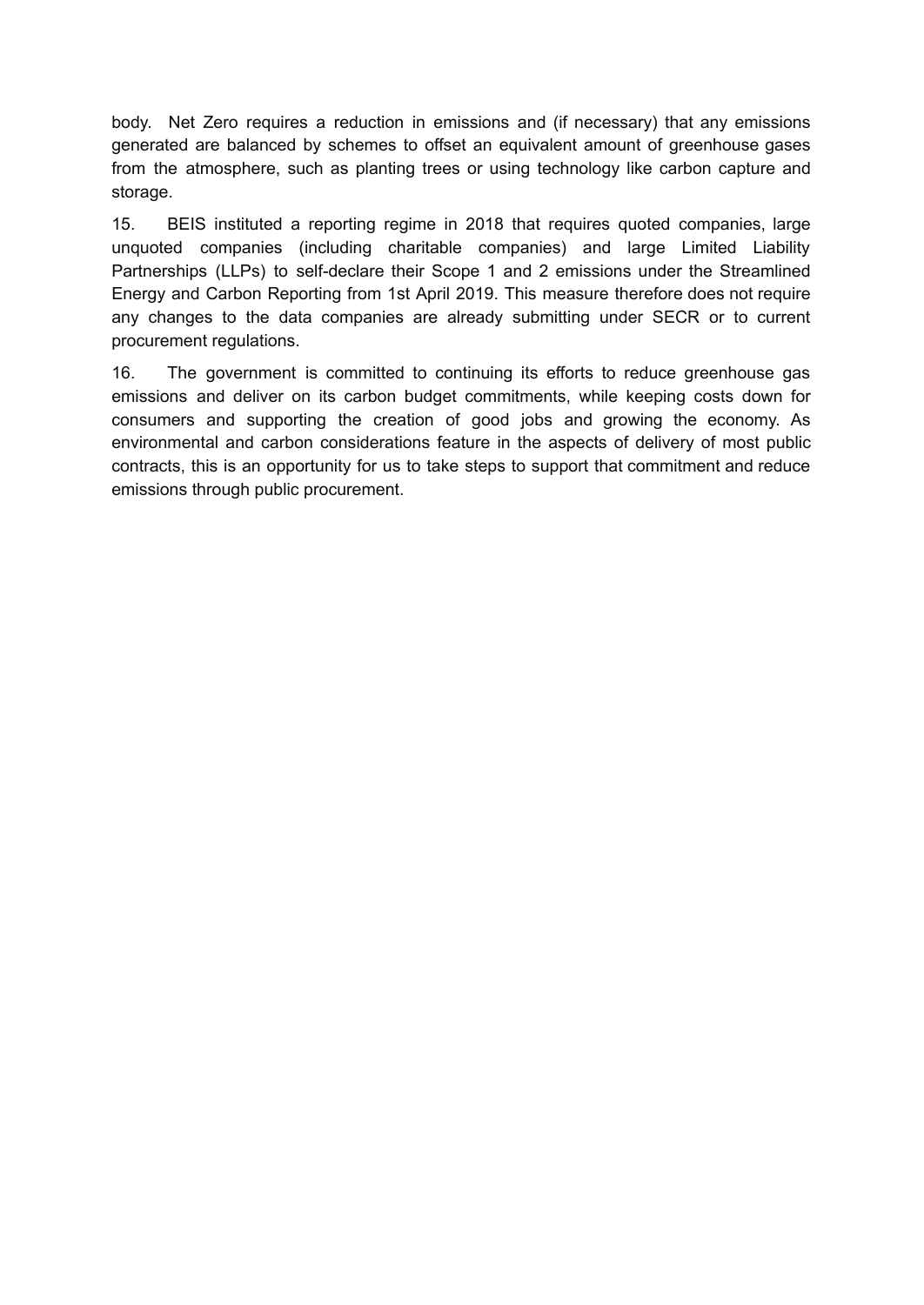

## **CARBON REDUCTION PLAN GUIDANCE**

## **Notes for Completion**

Where an In-Scope Organisation has determined that the measure applies to the procurement, suppliers wishing to bid for that contract are required at the selection stage to submit a Carbon Reduction Plan which details their organisational carbon footprint and confirms their commitment to achieving Net Zero by 2050.

Carbon Reduction Plans are to be completed by the bidding supplier<sup>10</sup> and must meet the reporting requirements set out in supporting guidance, and include the supplier's current carbon footprint and its commitment to reducing emissions to achieve Net Zero emissions by 2050.

The CRP should be specific to the bidding entity, or, provided certain criteria are met, may cover the bidding entity and its parent organisation. In order to ensure the CRP remains relevant, a Carbon Reduction Plan covering the bidding entity and its parent organisation is only permissible where the detailed requirements of the CRP are met in full, as set out in the Technical Standard<sup>11</sup> and Guidance<sup>12</sup>, and all of the following criteria are met:

- The bidding entity is wholly owned by the parent:
- The commitment to achieving net zero by 2050 for UK operations is set out in the CRP for the parent and is supported and adopted by the bidding entity, demonstrated by the inclusion in the CRP of a statement that this will apply to the bidding entity;
- The environmental measures set out are stated to be able to be applied by the bidding entity when performing the relevant contract; and
- The CRP is published on the bidding entity's website.

Bidding entities must take steps to ensure they have their own CRP as soon as reasonably practicable and should note that the ability to rely on a parent organisation's Carbon Reduction Plan may only be a temporary measure under this selection criterion.

The Carbon Reduction Plan should be updated regularly (at least annually) and published and clearly signposted on the supplier's UK website. It should be approved by a director (or equivalent senior leadership) within the supplier's organisation to demonstrate a clear

<sup>&</sup>lt;sup>10</sup> Bidding supplier or 'bidding entity' means the organisation with whom the contracting authority will enter into a contract if it is successful.

<sup>&</sup>lt;sup>11</sup> Technical Standard can be found at:

https://assets.publishing.service.gov.uk/government/uploads/system/uploads/attachment\_data/file/991625/PPN\_0621\_Technica l\_standard\_for\_the\_Completion\_of\_Carbon\_Reduction\_Plans\_\_2\_.pdf

 $\overline{12}$  Guidance can be found at:

https://assets.publishing.service.gov.uk/government/uploads/system/uploads/attachment\_data/file/991623/Guidance\_on\_adopti ng\_and\_applying\_PPN\_06\_21\_\_\_Selection\_Criteria\_\_\_3\_.pdf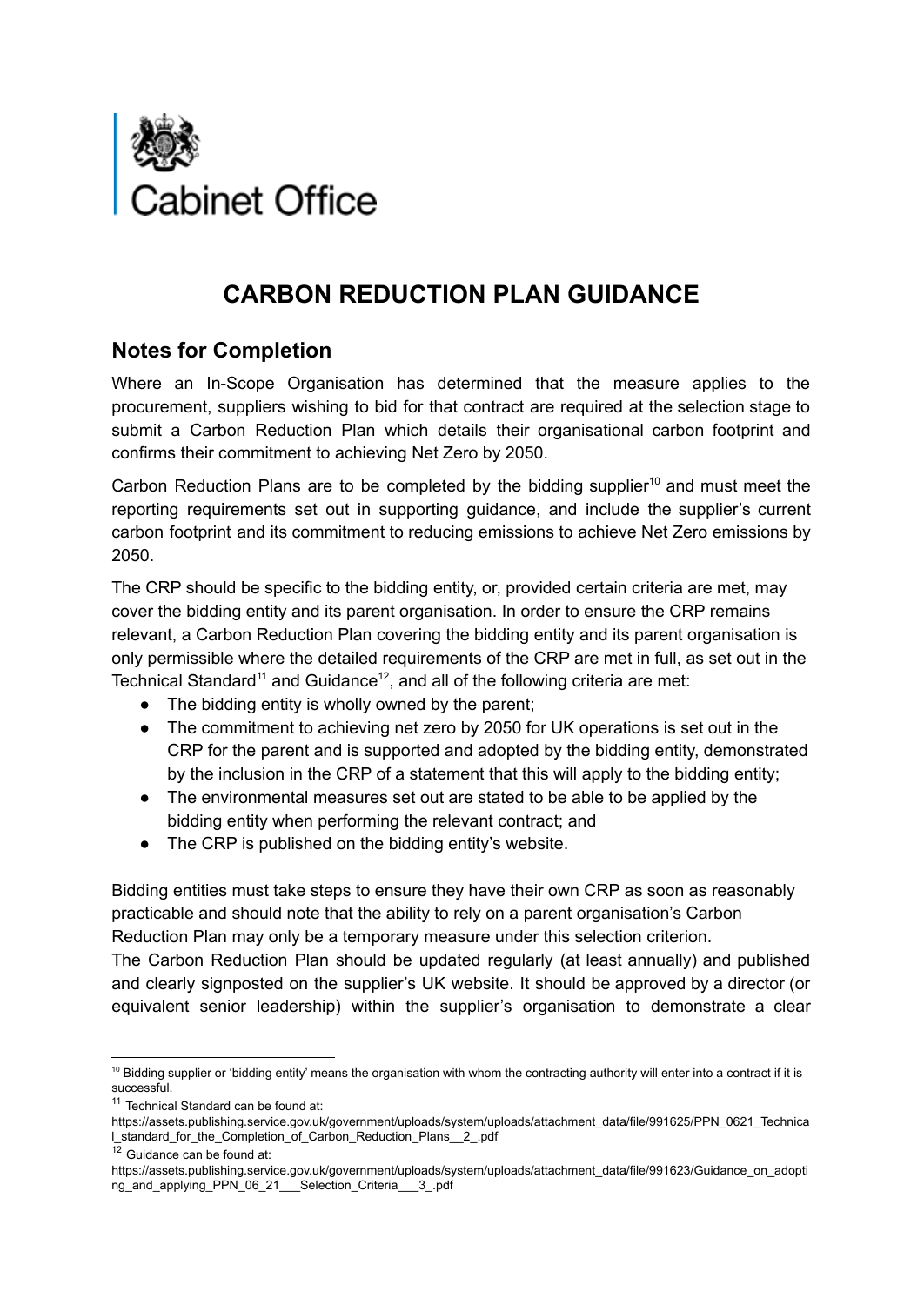commitment to emissions reduction at the highest level. Suppliers may wish to adopt the key objectives of the Carbon Reduction Plan within their strategic plans.

A template for the Carbon Reduction Plan is set out below. Please complete and publish your Carbon Reduction Plan in accordance with the reporting standard published alongside this PPN.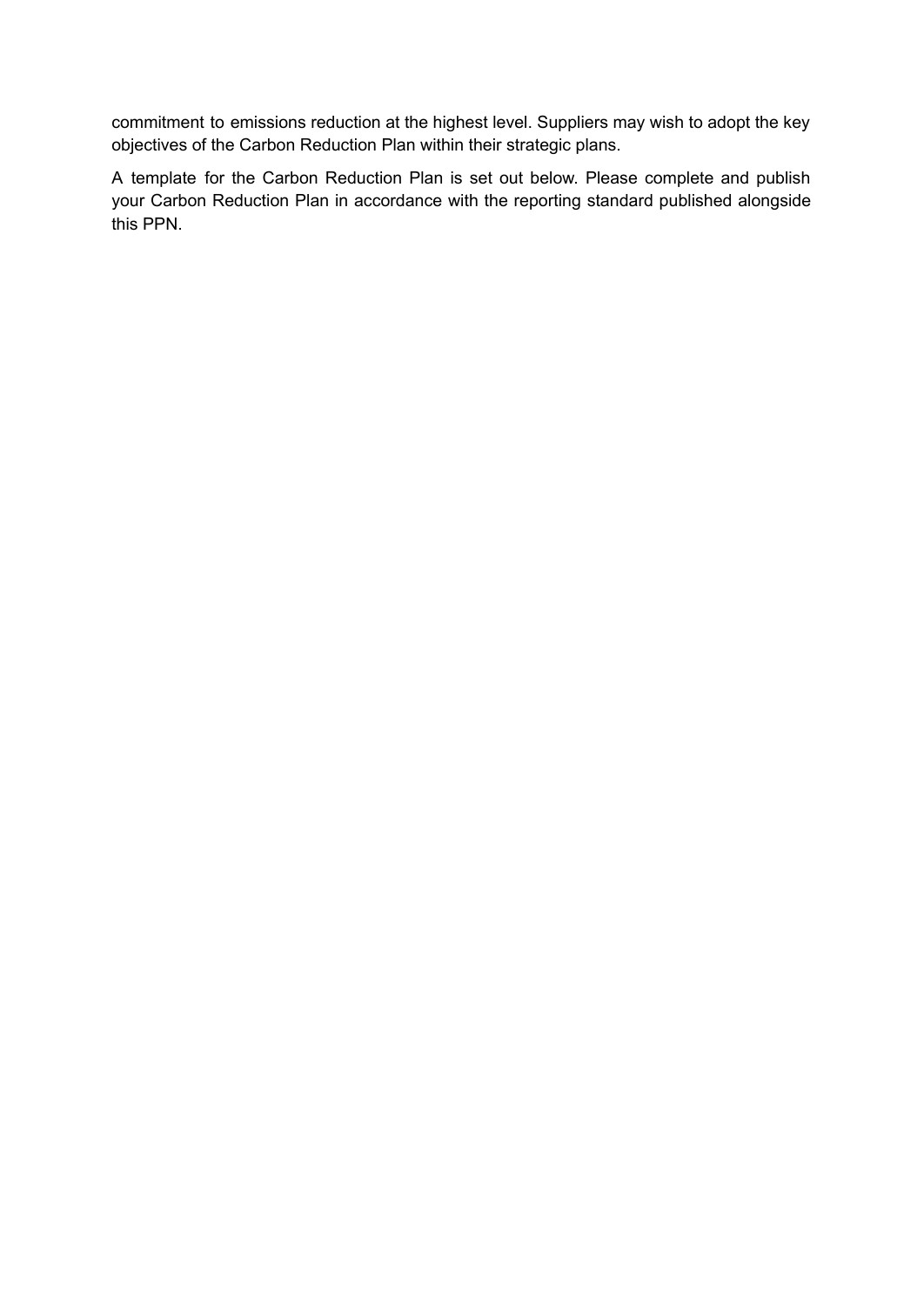# Carbon Reduction Plan Template

Supplier name: …………………………………………………………………. Publication date: …………………………....................................................

## **Commitment to achieving Net Zero**

**[Supplier name]** is committed to achieving Net Zero emissions by 20**XX**.

## **Baseline Emissions Footprint**

Baseline emissions are a record of the greenhouse gases that have been produced in the past and were produced prior to the introduction of any strategies to reduce emissions. Baseline emissions are the reference point against which emissions reduction can be measured.

*[Instructions to Suppliers:*

*Please provide details of your organisation's baseline emissions below. If your organisation has not previously assessed or reported emissions, please detail this below and use your first reporting period as your Baseline.]*

**Baseline Year: 20XX**

**Additional Details relating to the Baseline Emissions calculations.**

*[Instructions to Suppliers:*

*Add commentary regarding your Baseline Emissions as required: e.g. historic baseline which deviates from the requirements under this measure (e.g. no prior Scope 3 emissions reporting), where there is no previous reporting and the creation of a new baseline due to substantial organisational change or restructuring]*

#### **Baseline year emissions:**

| <b>EMISSIONS</b>              | TOTAL ( $tCO2e$ ) |
|-------------------------------|-------------------|
| Scope 1                       | <b>XX</b>         |
| Scope 2                       | <b>XX</b>         |
| Scope 3<br>(Included Sources) | <b>XX</b>         |
| <b>Total Emissions</b>        | <b>XX</b>         |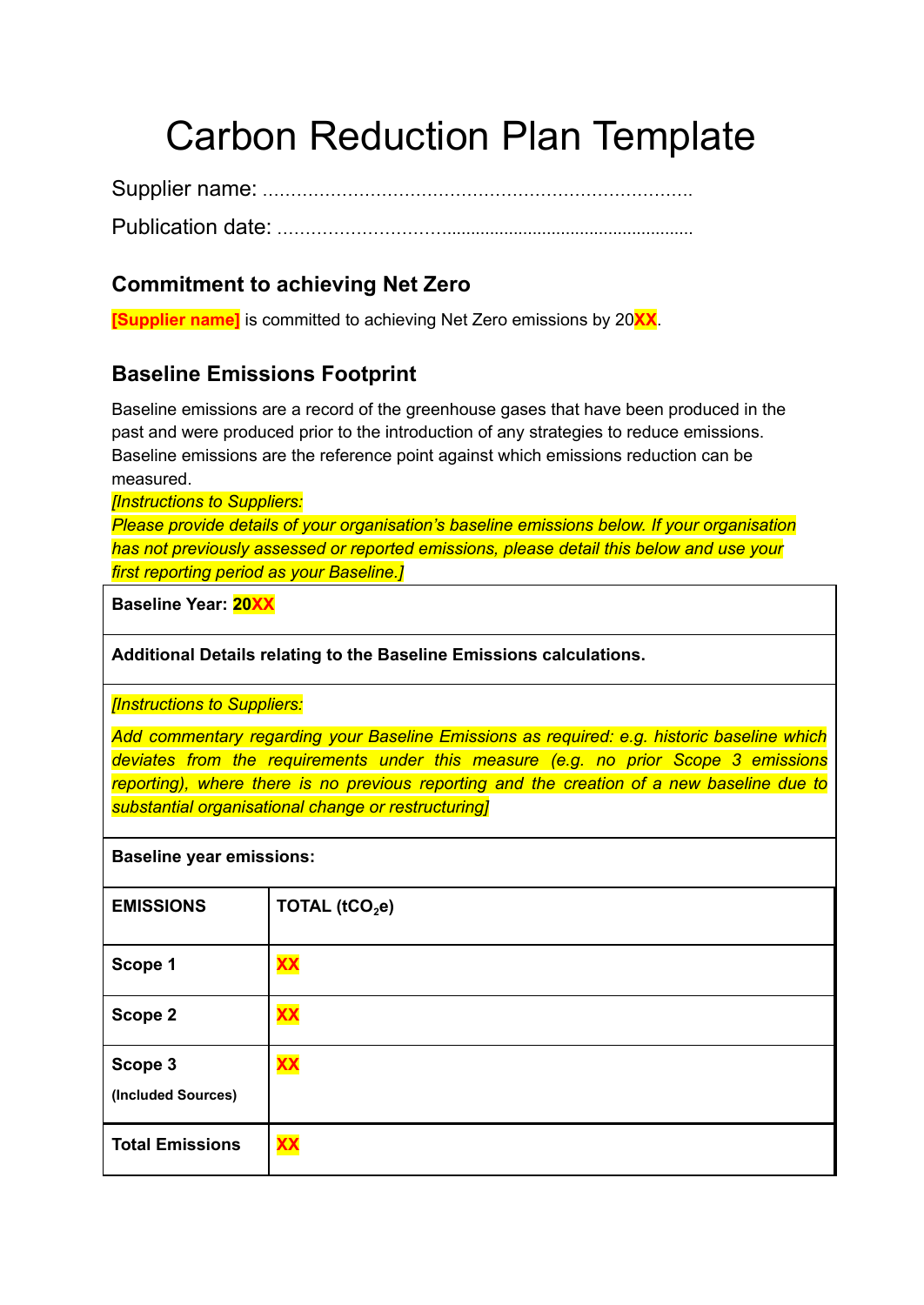## **Current Emissions Reporting**

| <b>Reporting Year: 20XX</b>   |                   |  |
|-------------------------------|-------------------|--|
| <b>EMISSIONS</b>              | TOTAL ( $tCO2e$ ) |  |
| Scope 1                       | <b>XX</b>         |  |
| Scope 2                       | <b>XX</b>         |  |
| Scope 3<br>(Included Sources) | <b>XX</b>         |  |
| <b>Total Emissions</b>        | <b>XX</b>         |  |

## **Emissions reduction targets**

*[Instructions to Suppliers:*

*If existing emissions reduction targets are in place for your organisation, please provide details below.*

*If you have no previous emissions reduction commitment, or if this is your organisation's first carbon footprint, please provide targets for your organisation]*

In order to continue our progress to achieving Net Zero, we have adopted the following carbon reduction targets.

We project that carbon emissions will decrease over the next five years to  $\frac{XX}{XX}$  tCO<sub>2</sub>e by 20**XX**. This is a reduction of **XX**%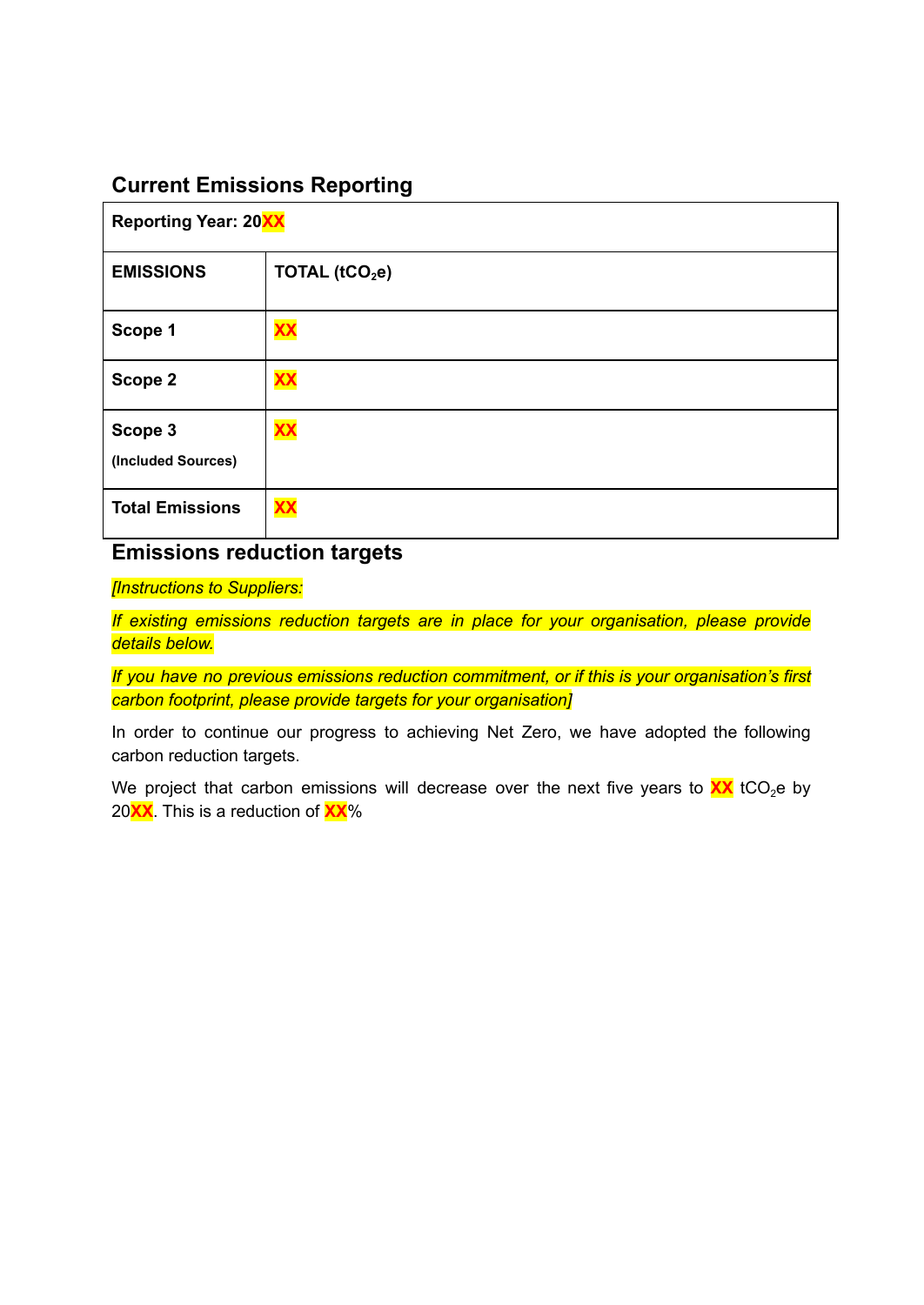#### Progress against these targets can be seen in the graph below:



## **Carbon Reduction Projects**

## Completed Carbon Reduction Initiatives

The following environmental management measures and projects have been completed or implemented since the 20**XX** baseline. The carbon emission reduction achieved by these schemes equate to **XX** tCO<sub>2</sub>e, a **XX**%ge reduction against the 20XX baseline and the measures will be in effect when performing the contract

#### *[Instructions to Suppliers:*

*Briefly provide details of some of your completed carbon reduction projects. This is for information only.*

*This may include environmental management measures such as certification schemes like ISO14001 or PAS 2060, signing up to SBTI or specific measures you have taken such as; the adoption of LED/PIR lighting controls, changes to policy resulting in a reduction in company travel and flights or the electrification of the company fleet.]*

In the future we hope to implement further measures such as: *[Instructions to Suppliers:*